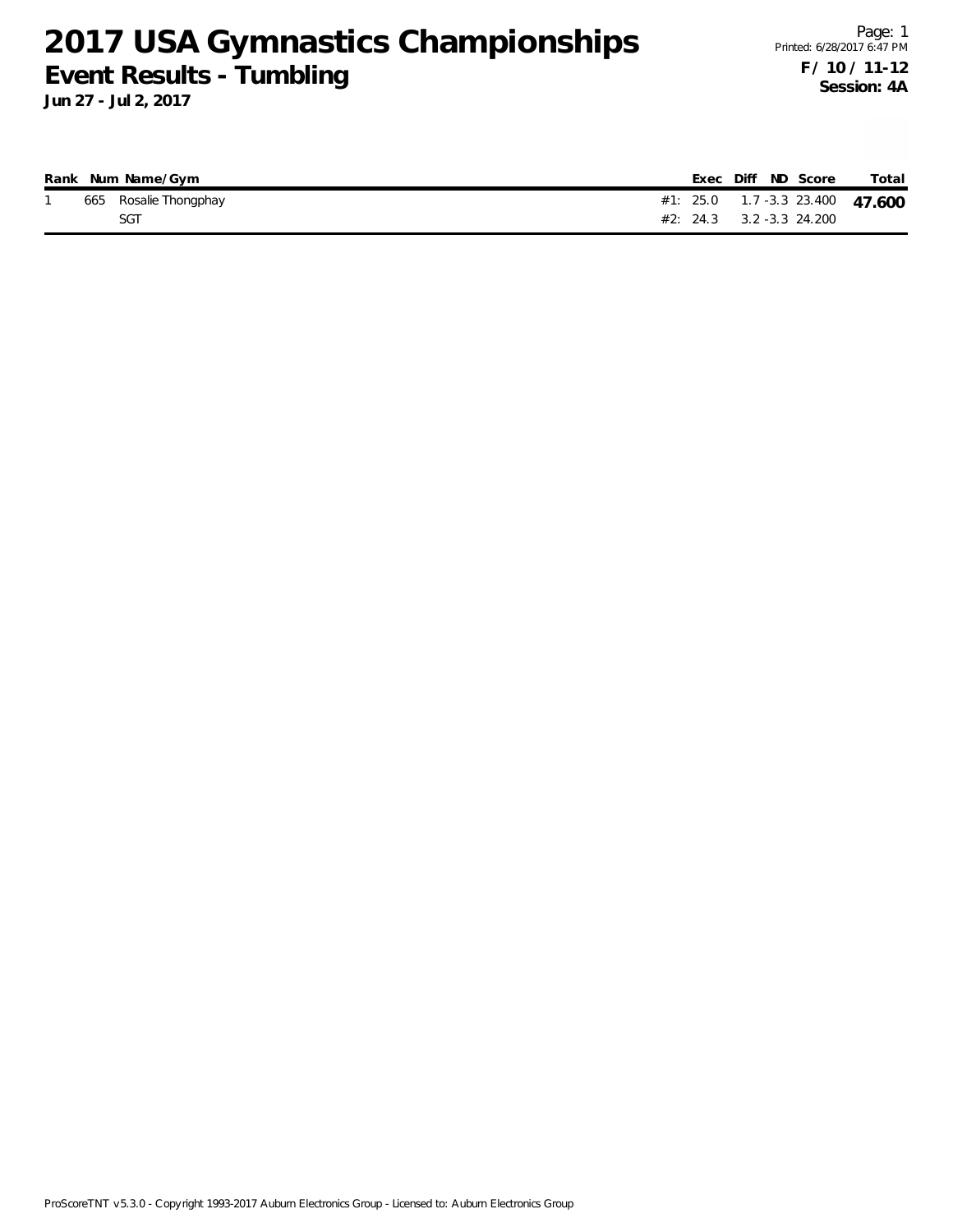**Jun 27 - Jul 2, 2017**

|  | Rank Num Name/Gym   |  |  | Exec Diff ND Score           | Total                                |
|--|---------------------|--|--|------------------------------|--------------------------------------|
|  | 676 Braxton Higgins |  |  |                              | #1: 24.5 $1.2$ $_{-}$ 25.700  55.100 |
|  | Skywalkers          |  |  | $\#2$ : 25.8 3.9 -0.3 29.400 |                                      |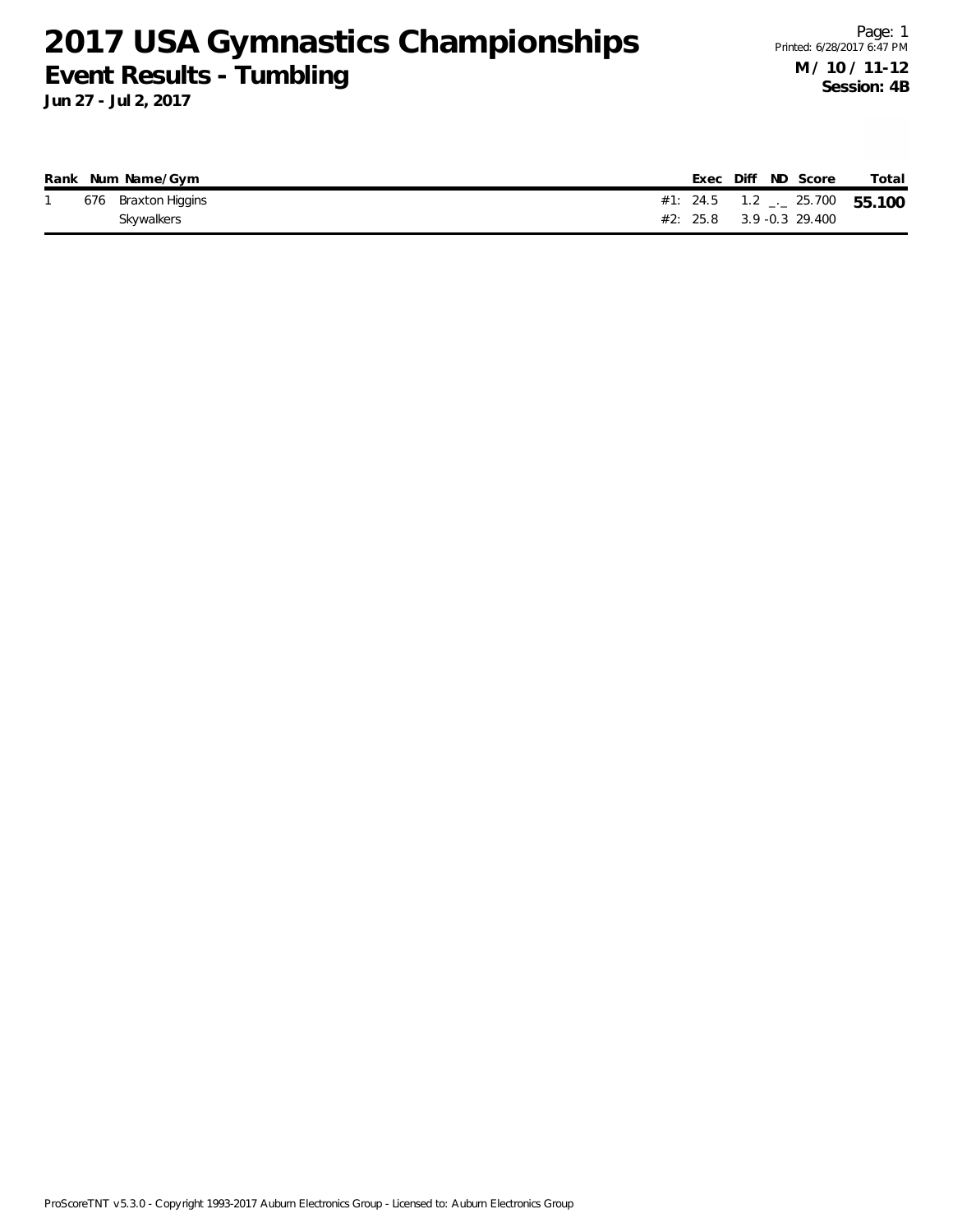**Jun 27 - Jul 2, 2017**

Page: 1 Printed: 6/28/2017 6:47 PM **F / 10 / 13-14 Session: 4A**

|   |     | Rank Num Name/Gym                     |                      |  | Exec Diff ND Score                                                | Total  |
|---|-----|---------------------------------------|----------------------|--|-------------------------------------------------------------------|--------|
|   | 496 | Shelby Noonan<br>Midwest Training     | #1: 25.8<br>#2: 26.5 |  | $3.8$ $_{\leftarrow}$ 29.600<br>$3.3$ $_{\leftarrow}$ 29.800      | 59.400 |
| 2 | 746 | Hannah Zoldan<br><b>TAG USA</b>       | #1: 26.4             |  | $3.2$ $_{\leftarrow}$ 29.600<br>#2: 26.4 3.3 $\ldots$ 29.700      | 59.300 |
| 3 |     | 416 Leah Filimonczuk<br>Indigo        | #2: 26.0             |  | $#1: 24.1 \qquad 1.1 -0.3 24.900$<br>$3.2$ $_{\leftarrow}$ 29.200 | 54.100 |
| 4 | 30  | <b>Sydney Gonzales</b><br>Acrospirits | #1: 23.0<br>#2: 23.8 |  | $3.1$ $_{\leftarrow}$ 26.100<br>$3.2$ $_{\sim}$ 27.000            | 53.100 |

ProScoreTNT v5.3.0 - Copyright 1993-2017 Auburn Electronics Group - Licensed to: Auburn Electronics Group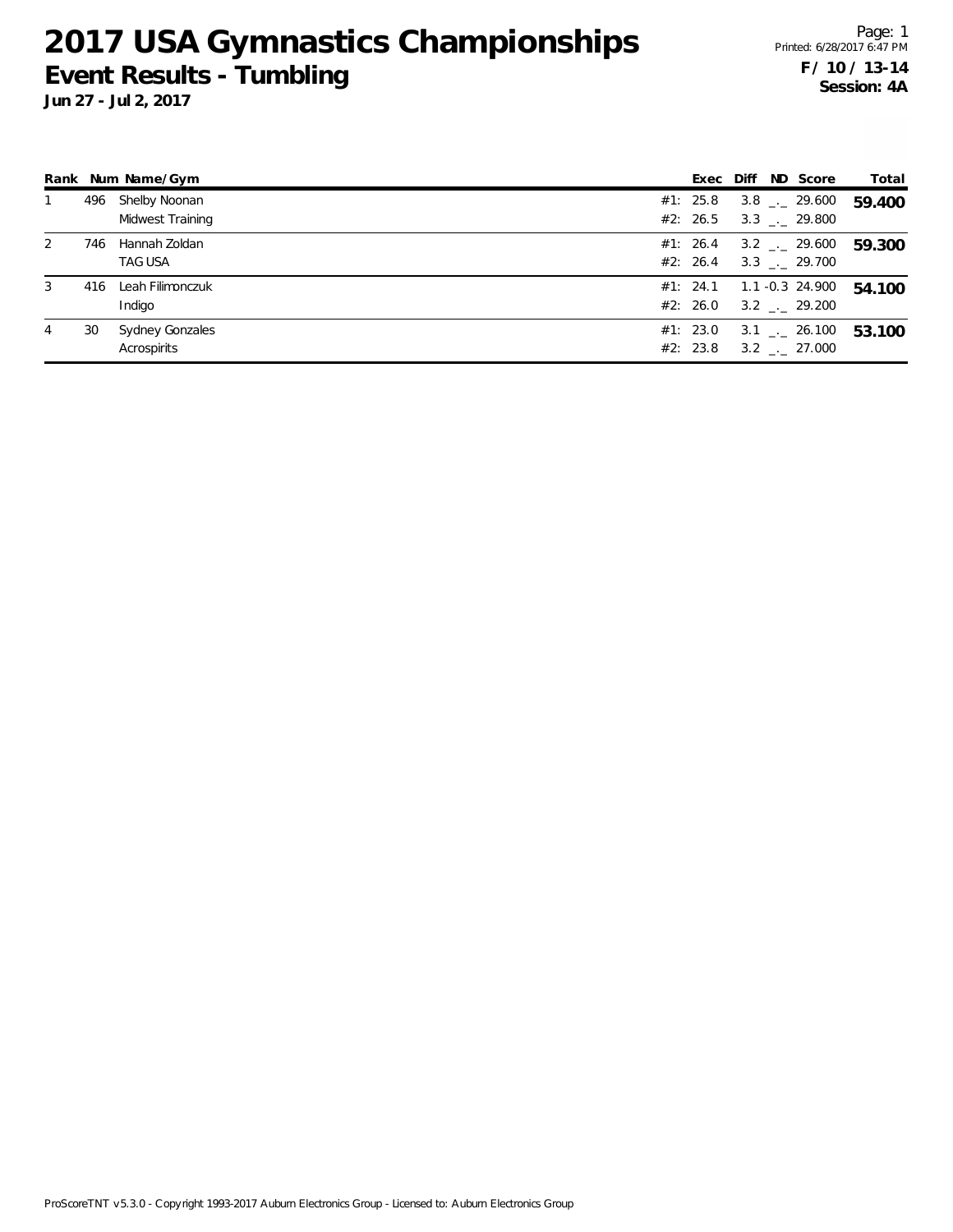**Jun 27 - Jul 2, 2017**

Page: 1 Printed: 6/28/2017 6:47 PM **M / 10 / 13-14 Session: 4B**

|   |     | Rank Num Name/Gym                   |  |  | Exec Diff ND Score                                              | Total                              |
|---|-----|-------------------------------------|--|--|-----------------------------------------------------------------|------------------------------------|
|   | 351 | Charlie Larson<br>Gypsy Flyers - MG |  |  | #1: 27.6 3.4 $\frac{1}{2}$ 31.000<br>$#2: 27.8$ 3.2 . 31.000    | 62.000                             |
| 2 | 775 | Dominic Dumas<br>The Flip Shop      |  |  | #2: 26.7 3.8 $\ldots$ 30.500                                    | #1: 27.4 $3.4$ $-$ 30.800   61.300 |
| 3 | 754 | Caio Lauxtermann<br>Team Legacy     |  |  | #1: 25.2 3.2 $\frac{1}{2}$ 28.400<br>$#2: 26.3 \t3.4 \t 29.700$ | 58.100                             |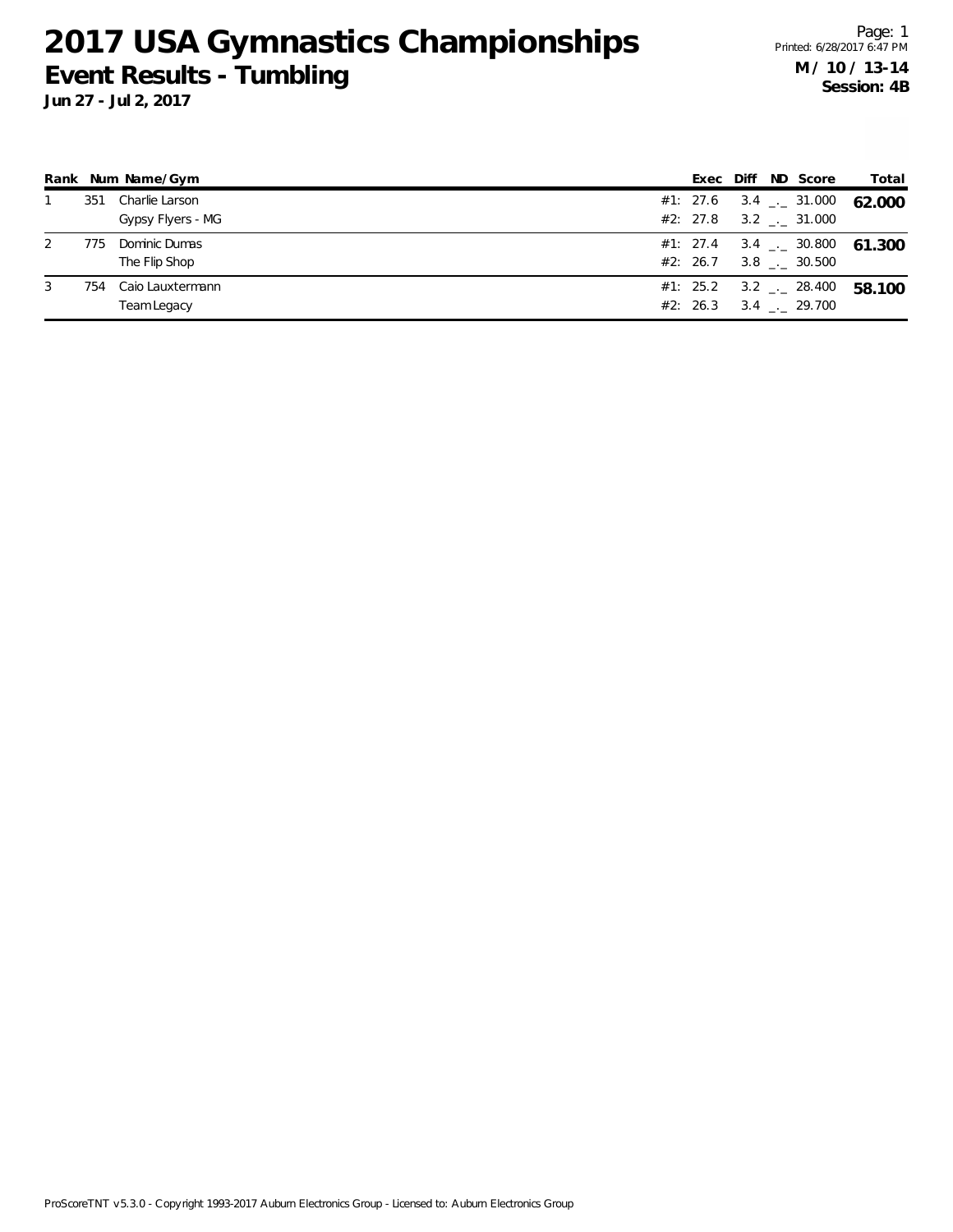**Jun 27 - Jul 2, 2017**

Page: 1 Printed: 6/28/2017 9:37 AM **F / 10 / 15+ Session: 2A**

|   |     | Rank Num Name/Gym                        | Exec                 | Diff | ND Score                                                     | Total  |
|---|-----|------------------------------------------|----------------------|------|--------------------------------------------------------------|--------|
|   | 576 | Megan Moeller<br>Oklahoma Extreme        | #1: 27.3<br>#2: 27.5 |      | $3.6$ $-.$ 30.900<br>$3.2$ $_{\leftarrow}$ 30.700            | 61.600 |
| 2 | 575 | <b>Ashley Fritch</b><br>Oklahoma Extreme | #1: 26.9<br>#2: 27.2 |      | $3.2$ $_{\sim}$ 30.100<br>$3.4$ $-2$ 30.600                  | 60.700 |
| 3 | 872 | Susan Gill<br>World Elite                | #1: 26.7<br>#2: 26.9 |      | $3.2$ $_{\leftarrow}$ 29.900<br>$3.4$ $_{\leftarrow}$ 30.300 | 60.200 |
| 4 | 660 | Caroline Hudson<br><b>SGT</b>            | #1: 25.6<br>#2: 27.2 |      | $1.2$ $_{\leftarrow}$ 26.800<br>$3.4$ $-.$ 30.600            | 57.400 |
| 5 | 776 | Sarah Forman<br>The Flip Shop            | #1: 23.1<br>#2: 24.3 |      | $3.4$ $-.$ 26.500<br>$3.2 - 0.3$ 27.200                      | 53.700 |
| 6 | 419 | Sarah Viola<br>Indigo                    | #1: 22.5<br>#2: 24.4 |      | $1.2$ $_{\leftarrow}$ 23.700<br>$3.2$ $_{\leftarrow}$ 27.600 | 51.300 |
|   | 202 | Rilian Smith<br>Elite World              | #1: 25.0<br>#2: 25.4 |      | $1.2$ $_{\sim}$ 26.200<br>1.8 - 3.0 24.200                   | 50.400 |
| 8 | 194 | <b>Emily White</b><br>Edge Sports        | #1: 22.5<br>#2: 22.0 |      | $3.2$ $_{\leftarrow}$ 25.700<br>2.5 -3.0 21.500              | 47.200 |
| 9 | 256 | Miranda Smith<br>Fire                    | #1: 24.1<br>#2: 24.0 |      | $1.9 - 3.6$ 22.400<br>1.6 -6.6 19.000                        | 41.400 |